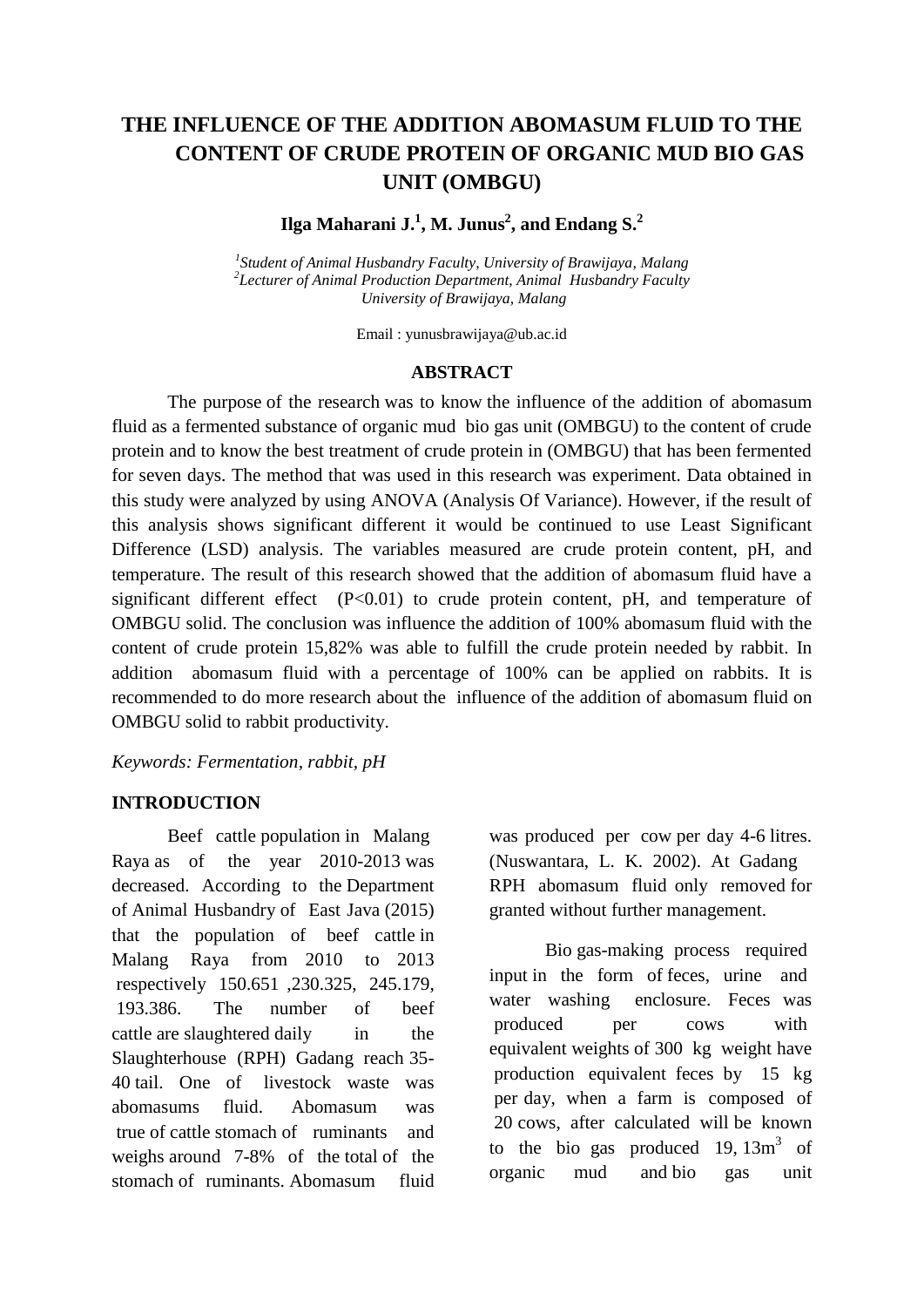generated about 2.869 kilograms.

(Seseray, Daniel Yohanis., S. Triatmojo, dan A. Pertiwiningrum, 2012). Biogas reactor capacity created customized input capacity related to the number of cows are kept. The process of making the outer form of biogas produced from organic mud bio gas. According to Husmy, L. Suradi, dan Y.

The utilization of these two types of waste can be carried out simultaneously to produce a product that in the long run can be rough on the protein requirement of rabbits. One impetus for the study was the given feed on rabbits rarely were used a combination with a cattlemen have assumed because of the used of concentrate would be increased production costs. So it takes other feed sources that contain good nutrition especially crude protein with low cost so that research on " The Influence Of The Addition Abomasum Fluid To The Content Of Crude Protein Of Organic Mud Bio Gas Unit.

### **MATERIAL AND METHOD**

This research was used organic sludge bio gas unit and abomasum fluid. Organic sludge bio gas unit was obtained from dairy farmers named Mr. Imam who live in the village of Kebobang, village Rejo Tumpang, Malang Regency. Abomasum fluid was obtained from the slaughter house, Gadang, Malang. This research was used four until five pieces of abomasums to get 4-6 liters of abomasum fluid from each abomasum. The method that was used in this research was experiment. . Data obtained in this study were analyzed by using ANOVA (Analysis Of Variance) with five treatments and four repetitions. However, if the result of this analysis shows

Wiradana (2008) that the unit gas bio organic sludge was the solid the rest of the bio gas production results still contain organic material that was not been broken down. Organic sludge deposits of gas unit includes crude protein 13, 3%, crude fiber 24.3% and energy 3651 kcal/kg.

significant different it would be continued to use Least Significant Difference (LSD) analysis. The treatment given as follows:

- $P0 = 2.0$  kg OMBGU
- $P1 = 2.0 \text{ kg}$  OMBGU + 1,022 kg abomasum fluid (50%)
- $P2 = 2,0$  kg OMBGU+ 1,533 kg abomasum fluid (75%)
- $P3 = 2,0$  kg OMBGU + 2,044 kg abomasum fluid (100%)
- $P4 = 2,0$  kg OMBGU + 2,555 kg abomasum fluid (125%)

The variables were measured in this research :

- 1. Crude Protein Analysis. Method that used for crude protein analysis was Kjedahl. Crude protein analysis was take place at Pengujian Mutu dan Keamanan Pangan Laboratory, Food Technology Department. Faculty of Agricultural Technology.
- 2. pH analysis that use pH paper. depends the process of fermentation.
- 3. Temperature Analysis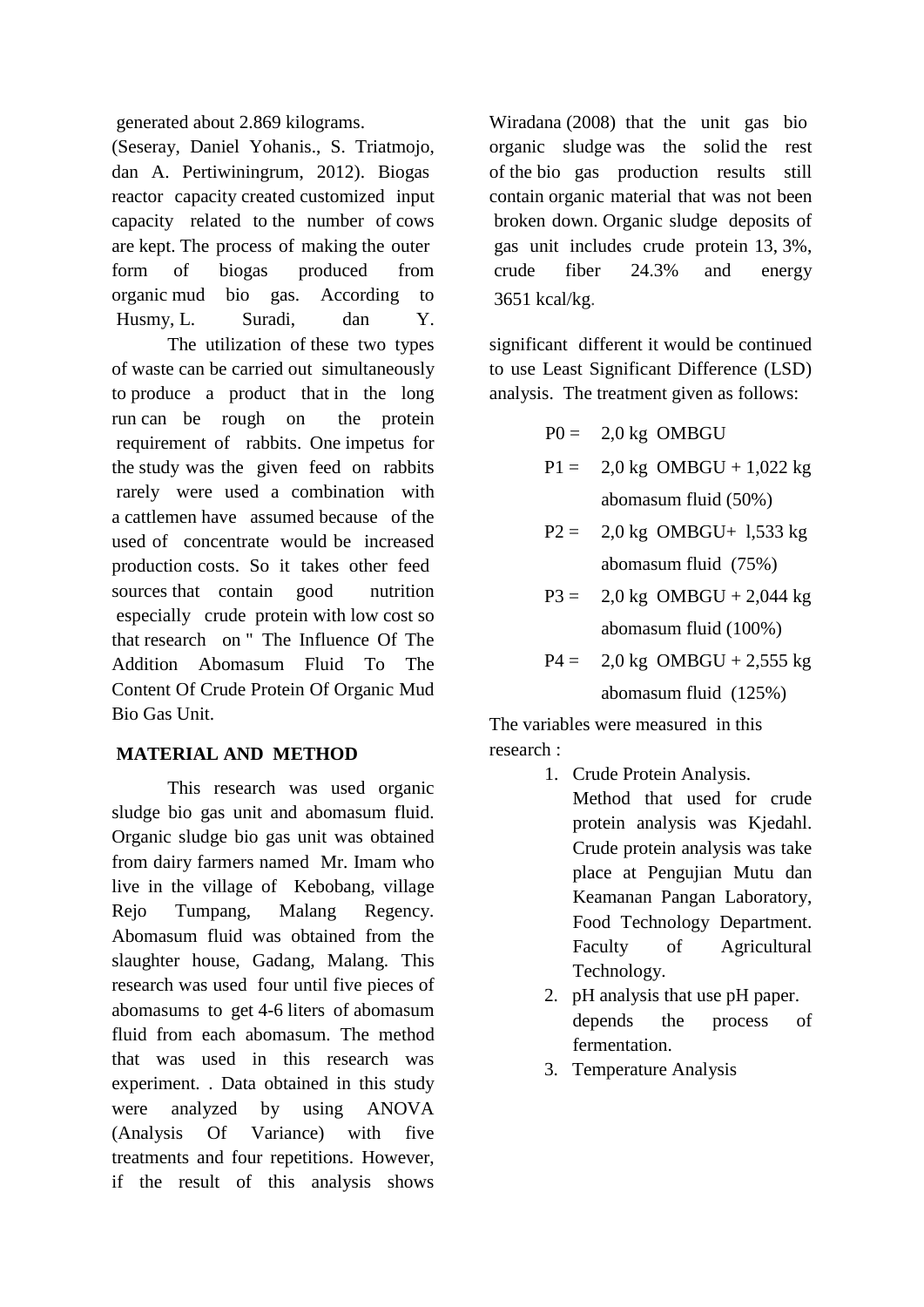#### **RESULT AND DISCUSSION**

# **The Influence of The Addition Abomasum Fluid to the Content of Cude Protein of OMBGU Solid.**

Crude protein analysis was presented in Table1. Statistical analysis showed that there was significant different effect( $P < 0.01$ ) of the addition abomasum fluid to the content of cude protein of OMBGU solid.

Table 1. The Influence of Addition Abomasum Fluid to The Content of Crude Protein of OMBGU Solid

| Treatment | Crude Protein Content (%)      |
|-----------|--------------------------------|
| P0        | $17,420 \pm 0.55$ <sup>d</sup> |
| P1        | 14,948±0,46bc                  |
| P2        | 14,546±0.73ab                  |
| P3        | 15,818±0,30 <sup>c</sup>       |
| D4        | $13.671 \pm 0.06^a$            |

Note : Different superscript in the same row indicate significant effect  $(P < 0.01)$ .

Crude protein analysis results revealed that equivalent results in protein crude was decreased when compared with controls. The case with regards to aerobic fermentation process that was occured. and pH on the optimum condition. Because the survival of microbes that work in the process of fermentation depends on the media which has the optimum temperature and pH. Because the value of crude protein content is also influenced by the long fermentation as described by

Utama, I.S (2012) that increased crude protein content in organic mud bio gas unit solid was occurred because the old fermentation treatment can lead the increasing the number of bacteria in the fermentation of organic sludge bio gas unit. The abomasums fluid contains the enzyme protease which can break down the protein from ingredients that are used as fermented that helps the process of creating an acid situation during the fermentation process. According to Ramdhany (2010) in the abomasum was the enzyme protease produced by proteolytic bacteria. The enzyme protease has a function as a long chain molecule breaking protein molecules into simpler, called peptides. Pathogen bacteria cannot survive because the pH in the abomasum was acid is likely to reach 2 as a result of bacterial pathogen would be die (Hernawati,E.P 2012).

Based on the results of LSD test revealed that was the addition of abomasumum fluid 100% with coarse 15,818% protein content was the best treatment for containing the most crude protein approach control and satisfy the standard needs of coarse protein in rabbit. As described Sabilanafsi, B.I., M. Junus, dan N. Cholis (2013) and that the requirement of crude protein in rabbit was12-15% with fat balance 2-3%, crude fibre of 20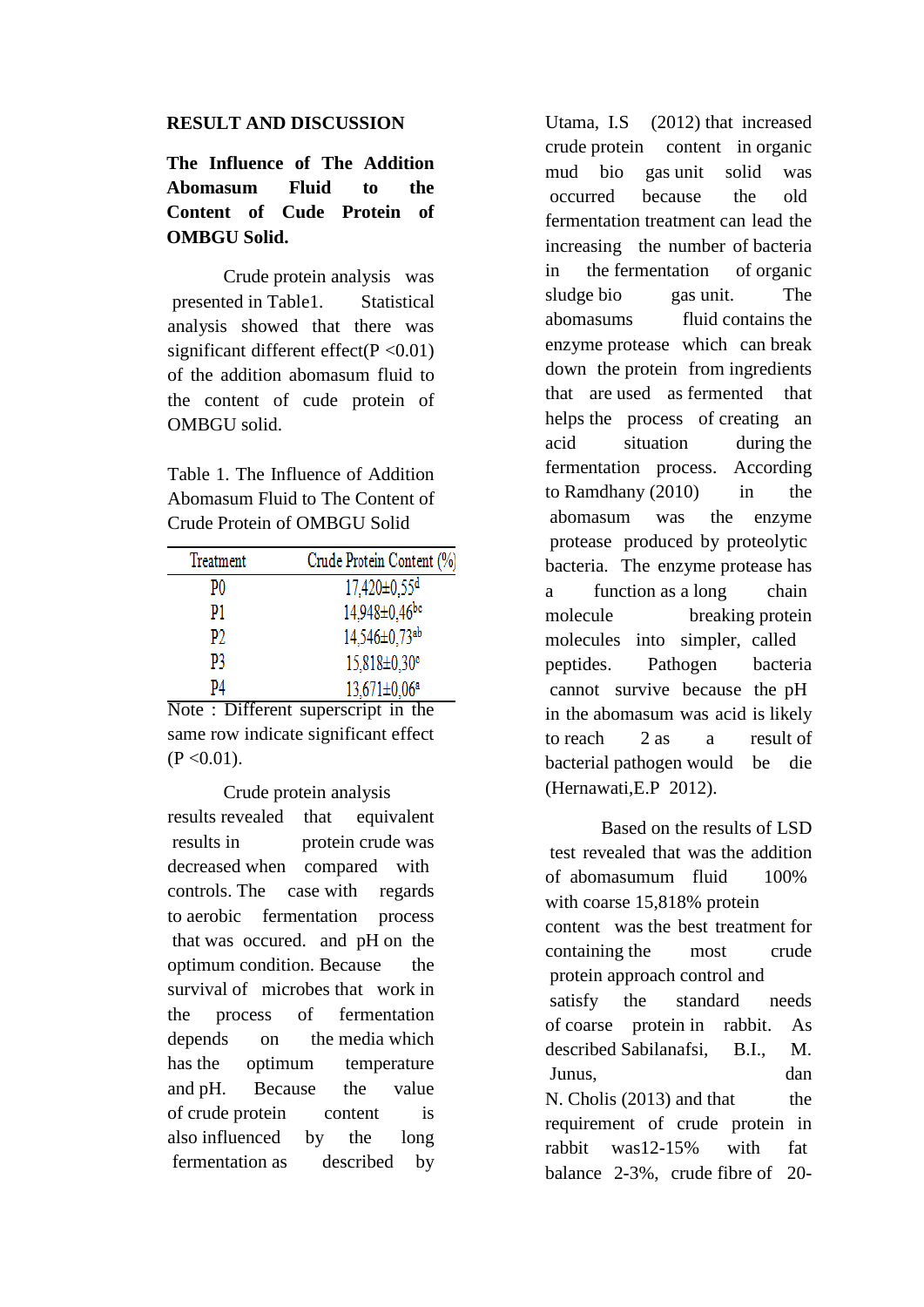27%, minerals 5-6.5% as well as the needs of the dry ingredients for the growth process range between5.4-6.2% dry matter of body weight. On the treatment of the produced acid scent that can dampen the scent liquid aroma control while in the abomasum posed like OMBGU dry Trinugroho,A., S. Minarti, and N. Cholis (2014) the granting

of organic sludge solid unit gasbio of 15% and 20% of the ration on rations of dried feed materials, consumption tends to decline, it is thought to be due to a high concentration of solids OMBGU tend to reduce the palatability of feed due to the smell or the taste unpalatable.

Research on the organic mud bio gas unit (OMBGU) fermented with abomasum fluid aims to provide information on the utilization of waste that later could be used as feed rabbits considering the protein content that is still contained in the organic sludge solids gas unit bio.

# **The Influence of The Addition Abomasum Fluid to The pH of OMBGU solid.**

pH analysis was presented in Table2. Statistical analysis showed that there was significant different effect  $(P \le 0.01)$  of the addition abomasum fluid to the content of pH of OMBGU solid.

Table 2. The Influence of Addition Abomasum Fluid to The Content of Crude Protein of OMBGU Solid

| Treatment | рH                            |
|-----------|-------------------------------|
| P0        | $6,63\pm0,48$ <sup>d</sup>    |
| P1        | 5,63±0,48 <sup>c</sup>        |
| P2        | $4.00 \pm 0.00$ <sup>a</sup>  |
| P3        | 4,88±0,85bc                   |
| P4        | $4.63 \pm 0.48$ <sup>ab</sup> |

Note : Different superscript in the same row indicate significant effect  $(P < 0.01)$ .

Based on Table 2, Equivalent value in treatment P1 (50%) was the best treatment because it has a value close to the control and according to the results of LSD test . The fermentation process was often associated with the activity of microbial fermentation, has the sense of a process of chemical changes on an organic substrate through the enzyme activity produced by microorganisms. In aerobic fermentation on the survival of microorganisms were dependent on a source of energy in the form of glucose, oxygen in the presence of some microorganisms digest glucose and produces water, carbon dioxide, and ATP were used to grow. The process was a type of aerobic metabolism (Suprihatin, 2012). One of the factors which has effect on the microbial activity was pH conditions. Conditions would be affect the pH of the media against the growth of pathogen microbes. Microbes in general can grow in a pH range of 3-6 unit. Equivalent decrease in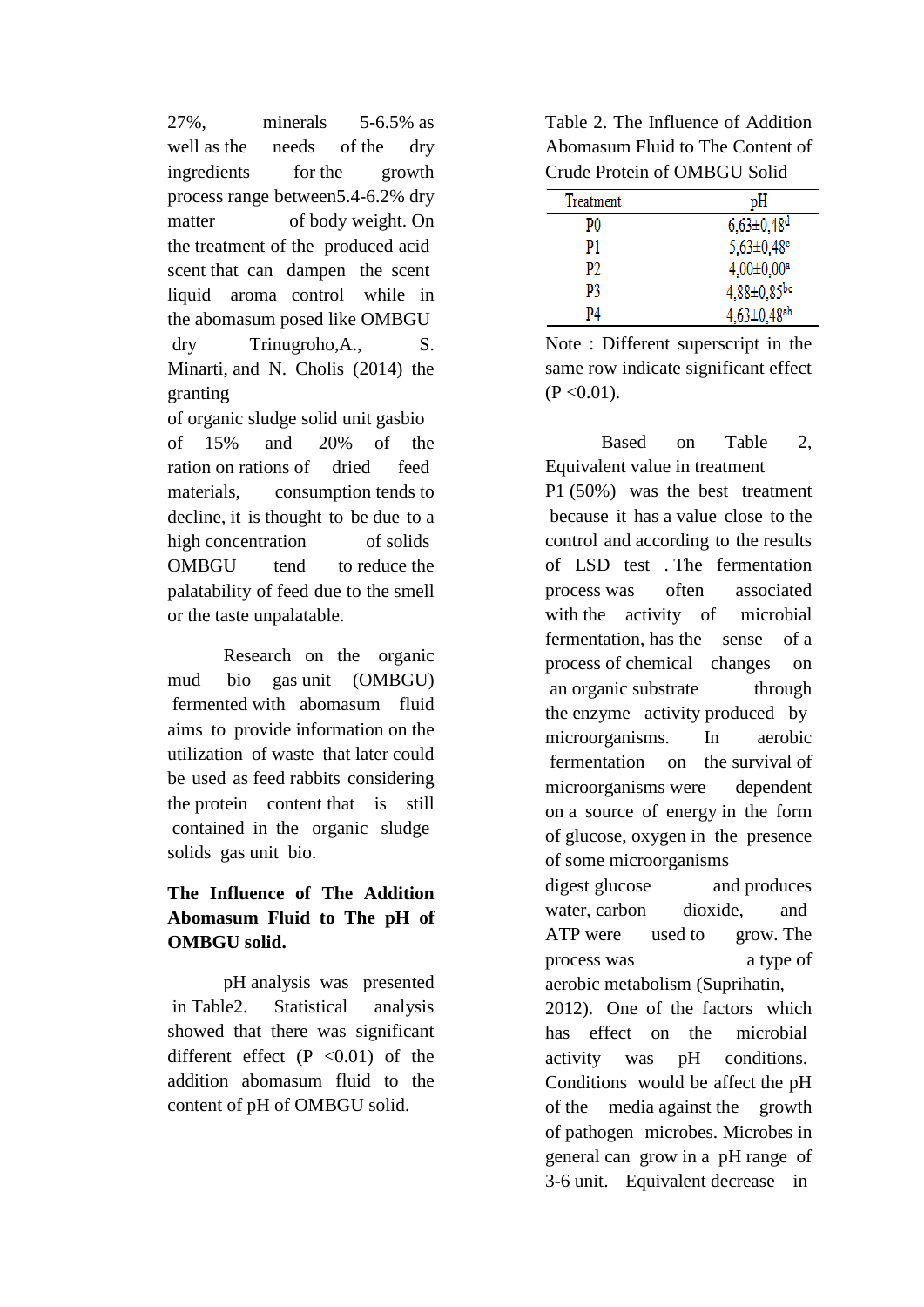pH at each treatment can occured due to the fermentation ingredients used was rich in fermentable carbohydrates that was accelerating decline in pH.

Fermentation ingredients w as used as a treatment in this research was supported by the abomasum fluid material other fermentation among others shrimp paste, yeast ,molases, and rice brand. That was supported by the opinion of Ray, F., Bhunia, and S. Bibek (2008) that the addition of fermentable carbohydrate rich can accelerate the decline in the value of the pH of the growth environment and cause a sour taste to fermentable carbohydrates, because it was energy for the growth of the lactic acid forming bacteria.

In addition, organic sludge solid bio gas unit also still contains nutrients that can trigger the growth of microbes. This is reiterated by Oman, W (2003) that waste biogas

Note : Different superscript in the same row indicate significant effect (P  $< 0.01$ ).

Based on Table 3, Equivalent value in the treatment of the P3 (100%) treatment was the best because it has a value close to the control and according to the results othe calculations on the LSDTest. The fermentation process takes place the room temperature ranges from 26 to  $27^{\circ}$  C and there was no significant change in temperature during the fermentation process which requires time for 7 days. Microbial growth temperature was

production of beef in the form of sludge that has been experiencing the final stages of anaerobic decomposition to produce methane. Biogas sludge can be source of carbon for the microbes.

# **The Influence of The Addition Abomasum Fluid to the Temperature of LOUGB Solid.**

Temperature analysis was presented in Table3. Statistical analysis showed that there was significant different effect( $P < 0.01$ ) of the addition abomasum fluid to the content of cude protein of LOUGB solid.

Table 3. The Influence of Addition Abomasum Fluid to The Temperature of LOUGB Solid

|          | Treatment | Temperature         |
|----------|-----------|---------------------|
|          | PO        | 27,94±0,07°         |
|          | P1        | $27,61\pm0,45^{bc}$ |
|          | P2        | 27,10±0,33ab        |
|          | P3        | 26.98±0.23ab        |
| basicall | P4        | 26,61±0,36ª         |

temperature rises, growth then the pH optimum for growth is also rising. Temperature also affects the efficiency of the conversion of the substrate (carbon-energy) into a mass of cells. Generally yield the maximum conversion occurs at a lower temperature than the temperature at which the maximum growth rate (Suprihatin, 2012). The equivalent temperature organic sludge bio gas unit (OMGBU) ranged from  $26^{\circ}$ C to  $27^{\circ}$ C. The temperature has not yet reached optimum temperature required for fermentation was aerobic. It is influenced by the temperature of the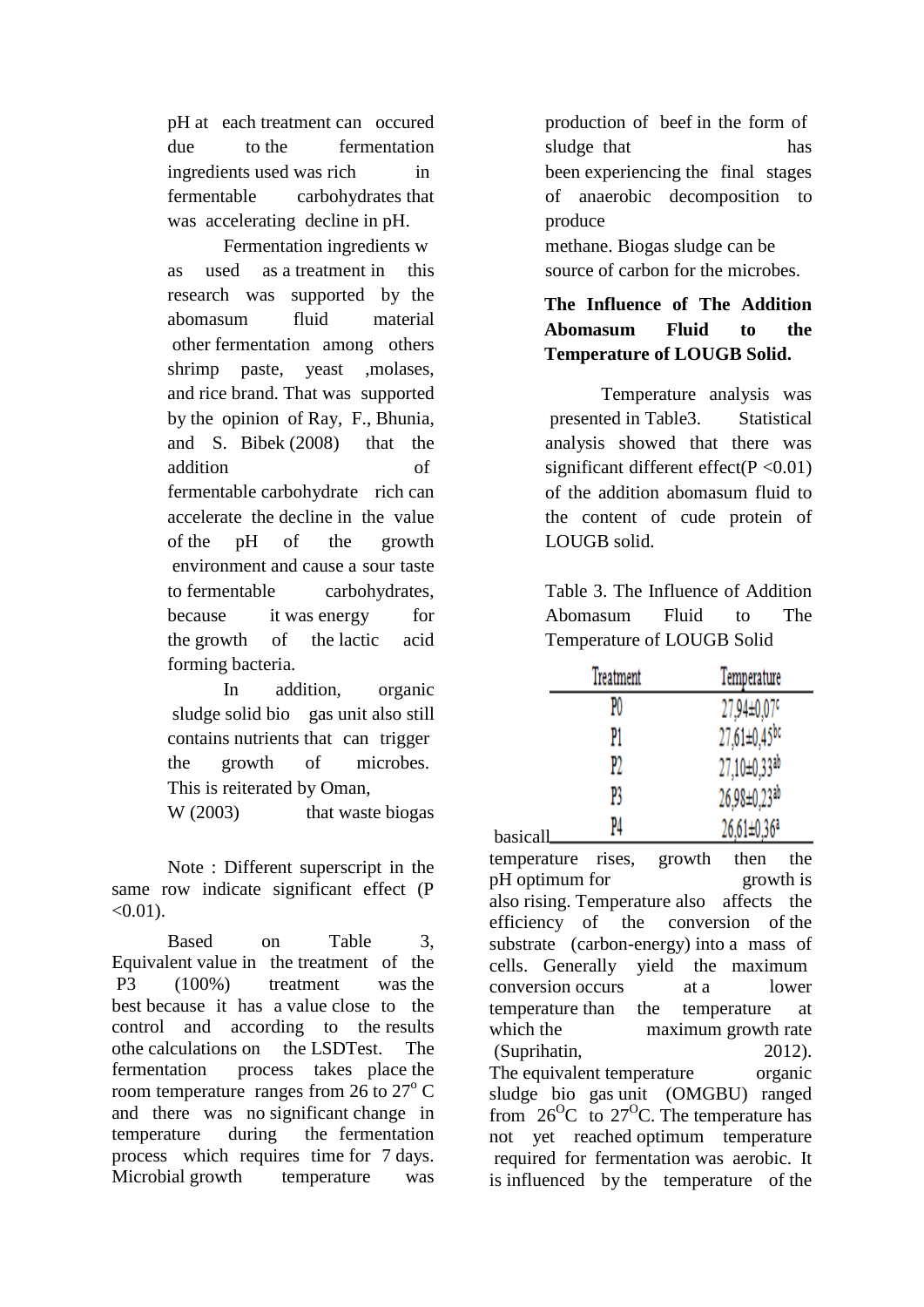room at Malang at a time when the fermentation process takes place was low due to the rainy season. Regarding the optimum temperature explained that bacteria vary in terms of optimum temperature for the growth and formation of acid. Most bacteria in lactic culture has the optimum temperature  $30\degree$  C, but some cultures can form acid with the same velocity at a temperature of 30 ˚ C until 37 ˚C (Anonymous , 2010).

Microbial resistance was dependent on the temperature of the minimum and maximum temperature of their habitat. This effect there was a kind of microbe that will work in the process of fermentation. According to Ferdaus, F (2008) microbial resistance against temperature was not the same for each species. Each has an optimum temperature, minimum, and maximum for its growth. This is because the temperature below the minimum and maximum temperatures, enzyme activity will be stopped, even at a temperature that is too high would denaturation of the enzyme occurs. Based on the temperature, the microbes can be divided into 3 groups , namely microbial psikrofil is a Microbe can grow at temperatures ranging  $0-30^{\circ}\text{C}$ ; mesofil microbes is growing microbes at a temperature range of  $30-60^{\circ}$ C and microbes thermopiles are microbes that grow at temperatures ranging from 40-  $80^{\circ}$ C.

### **CONCLUSION AND SUGGESTION**

The conclusion of the result in this research is the addition of 100% abomasum fluid with the content of crude protein 15,82% is able to fulfill the crude protein needed by rabbit. In addition abomasum liquid with a percentage of 100% can be applied on rabbits . It is recommended to do more research about the influence of the addition of abomasum fluid on OMBGU solid to rabbit productivity.

### **REFERENCES**

- Anonymous. 2010. *Pengawetan Pakan dengan Pembuatan Silase*. http://tonysapi.multiply.com/journal/ item/18. Diakses tanggal 2 Februari 2015.
- Badan Lingkungan Hidup Kabupaten Malang. 2015. *Instalasi Reaktor Biogas*. [http://lh.malangkab.go.id.](http://lh.malangkab.go.id/) Diakses tanggal 14 Maret 2015.
- Dinas Peternakan Provinsi Jawa Timur. 2015. *Populasi Sapi Potong dan Sapi Perah di Malang Raya tahun 2010- 2013.* [http://disnak.jatimprov.go.id.](http://disnak.jatimprov.go.id/) Diakses tanggal 14 Maret 2015.
- Ferdaus, F. 2008. *Pengaruh ph,*

*Konsentrasi Substrat, Penambahan Kalsium Karbonat Dan Waktu Fermentasi Terhadap* 

*Perolehan Asam Laktat Dari Kulit Pisang.* Skripsi. Universitas Widya Karya. Malang.

- Husmy, L. Suradi dan Y. Wiradana. 2008. *Pemanfaatan Bio-Sludge Feses Sapi Perah Dalam Ransum Kelinci Terhadap Kuantitas Pelt.* Fakultas Peternakan Universitas Padjadjaran.
- Nuswantara, L.K. 2002. *Ilmu Makanan Ternak Ruminansia (Sapi Perah).*  Semarang. Fakultas Peternakan Universitas Diponegoro.
- Oman, W. 2003. *Kandungan Nitrogen Pupuk Cair Dari Hasil Penambahan Urine Pada Limbah Keluaran Instalasi Gas Bio Dengan Masukan Feces Sapi*. Skripsi. Fakultas Peternakan, Institut Pertanian Bogor.
- Ray., F. Bibek, and S. Bhunia. 2008. *Fundamental Food Microbiology*. CRC Press Taylor and Francis Group.
- Sabilanafsi,B.I., M. Junus, dan N. Cholis. 2013. Pengaruh Pemberian Padatan